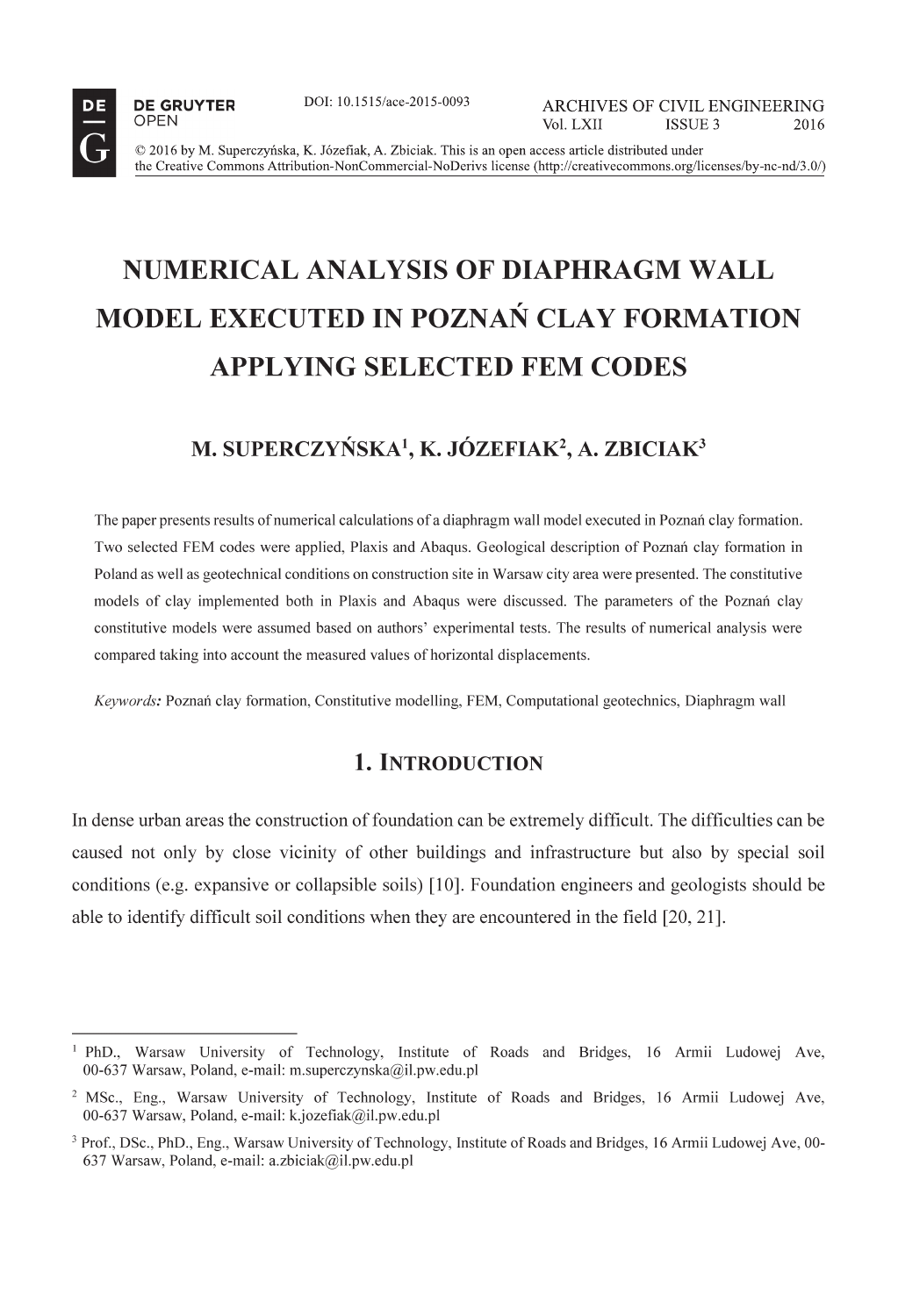The diaphragm wall we analyse in this paper was executed in Warsaw city area having difficult subsoil conditions with complicated geological past. This is the Poznań clay formation appearing very often in central Poland as a subsoil of high buildings and underground structures. Special properties of the Poznań clay, its expansiveness and variation of elastic moduli being sometimes several times higher than those presented in codes and literature, make both design and construction processes very difficult.

The objective of our paper is to present selected results of numerical calculations of diaphragm wall model. The analysis was performed with the use of two Finite Element Method (FEM) codes, Plaxis and Abaqus. Both codes contain appropriate elastic-plastic models of soils suited for clay modelling but the application of these models needs good knowledge of mechanics and geotechnics [4, 7, 9]. Moreover, there are certain differences in constitutive formulation of elastic-plastic models in Plaxis and Abaqus. Our objective was also to point out these differences and to present selected elements of constitutive theory being not explained in detail in manuals of both codes. In some cases, special techniques of FEM modelling implemented within the software were used (e.g. user defined subroutines in Abaqus).

The results of computer calculations will be compared with measured values of horizontal displacements of the diaphragm wall. Moreover, the analysis of effective stress components in soil layers will be also carried out.

# **2. POZNAŃ CLAY FORMATION IN WARSAW**

In the central Poland the Poznań Formation has developed as a clay which often appears as a subsoil for high buildings and underground structures. The sedimentation of clays began 13 million years ago, and it lasted 9 million years. The layer of clays reached about 150 meters height. Special influence on original structure of soil had seismic, river erosion, glacitectonic and weathering processes [1]. It led to the formation of folds, displacements, tectonic mirrors and lenses with water under high pressure in the mass of clays. Clays lies under Quaternary deposits layer in Warsaw and its original thickness was 100-140 meters. There are numerous depressions and elevation on NNW-SSE direction (as a result of glacitectonics and erosion processes). Now, the average thickness of deposits is 50 meters, and the denivelation of clays layer reaches 100 m. Major dislocations are connected with Warta's glaciation [18]. A typical geological section is shown in Fig. 1.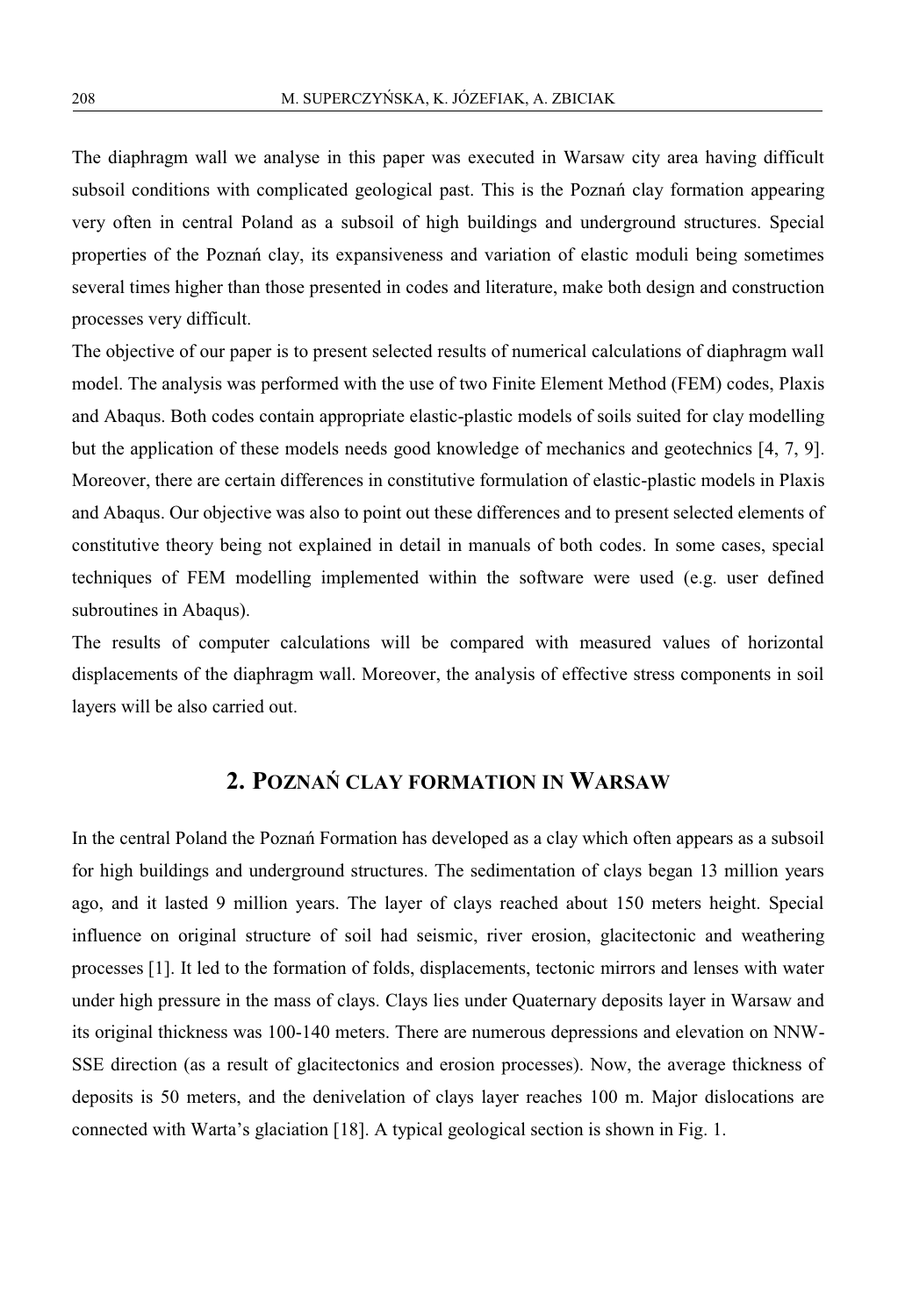

Fig. 1. Geological cross section along the main street in city centre in Warsaw (Marszałkowska street) [2].

## **3. GEOTECHNICAL CONDITIONS**

The construction was executed in the difficult subsoil conditions with complicated geological past. The analysed area is situated on the glacial plateau, covered anthropogenic embankments. There are three geological layers in the substrate of construction: fluvioglacial (medium to coarse) sands of the Warta glaciation (Qf3) with a thickness of 4.6 metre, moraine sandy clay of the Odra glaciation (Qg2) with a thickness of 4.5 m, and below layer of Mio-pliocene clays. The ground water level is located 7.5 meters below ground level in fluvioglacial sands.

Geotechnical parameters of geological layers and structural elements, are mostly taken from the geotechnical project of the metro station. The soil stiffness depends significantly on the stress level. In order to account for the increase of the stiffness with depth in the clay layer (beginning with the level of –14 m), in the numerical computations using the Coulomb-Mohr model, a procedure E-increment was used. This means the linear increase of the Young's modulus per unit of depth was assumed for the clay layer. The authors assumed a reference value of elastic modulus  $E_{ref} = 180,000$ kN/m<sup>2</sup> at the level y<sub>ref</sub> = -14 m where the clayey soil starts (see Fig. 5), and the modulus increment per unit of depth  $E_{inc} = 7000 \text{ kN/m}^2$ . In the analysis the authors used material constants determined from the laboratory tests carried out for the Mio-pliocene clays. The value of elastic modulus was obtained from Bender Element Tests in the range of small deformations [11]. It is several times higher than those listed in the Polish Standard [17]. The parameters  $\lambda$  and  $\kappa$  for the Modified Cam-Clay and Soft Soil models are also adopted on the basis of authors' own oedometric tests.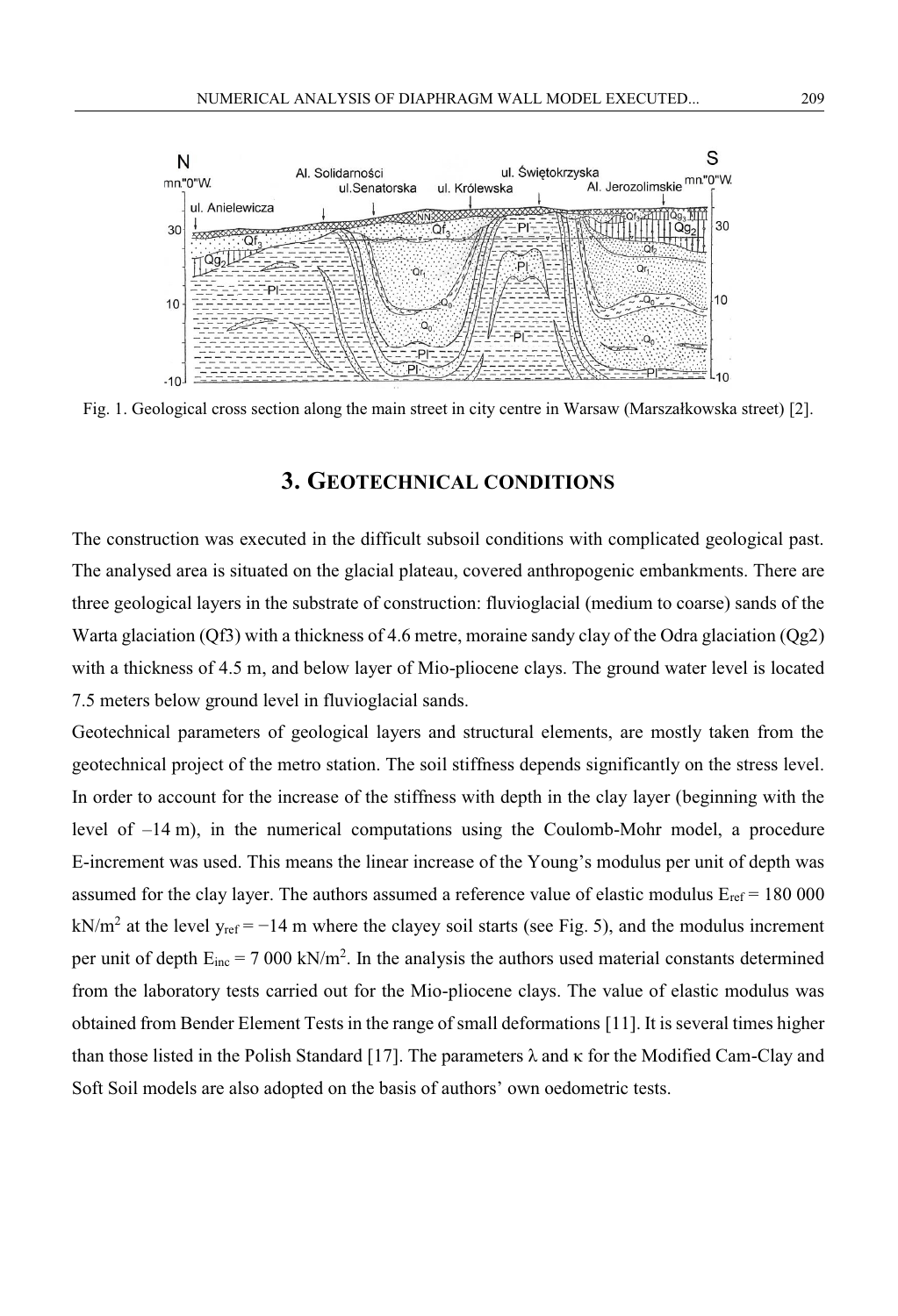| Soil layer                  | Unit<br>weight<br>$\gamma$ [kN/m <sup>3</sup> ] | Young's<br>modulus<br>$E$ [kN/m <sup>3</sup> ]               | Poisson's<br>ratio<br>$\nu$ [-] | Cohesion<br>$c'$ [kPa] | Friction<br>angle<br>$\phi'$ [deg] | Dilatancy<br>angle<br>$\psi$ [deg] |
|-----------------------------|-------------------------------------------------|--------------------------------------------------------------|---------------------------------|------------------------|------------------------------------|------------------------------------|
| VIII Qf3c (MSa/CSa)         | 19                                              | 50 000                                                       | 0.25                            |                        | 34                                 | 4                                  |
| III $Qg2c$ (saCl)           | 21                                              | 50 000                                                       | 0.29                            |                        | 31                                 |                                    |
| I Plc (Clay)<br>IPld (Clay) | 23                                              | $E_{ref}$ =180000<br>$E_{inc} = 7000$<br>$y_{ref} = -14 \ m$ | 0.37                            | 15                     | 18                                 | $\Omega$                           |

Table 1. Geotechnical parameters of soil layers: Coulomb-Mohr model.

Table 2: Geotechnical parameters of mio-pliocen clay layer: Porous Elastic and Modified Cam-Clay models.

| Swelling     | Compression    | Slope of the CSL | Initial    | Intercept of the NCL |
|--------------|----------------|------------------|------------|----------------------|
| index        | index          | in q-p' space    | void ratio | with void ratio axis |
| $\kappa$ [-] | $\lambda$ [-1] | $M[-]$           | $e_0$ [-]  | $e_1$  -             |
| 0.017        | 0.034          | 0.71             | 0.57       | 0.82                 |

Table 3: Geotechnical parameters of mio-pliocen clay layer: Soft Soil model.

| Modified<br>swelling index<br>$\kappa^*[-]$ | Modified<br>compression index<br>$\lambda^*$ [-1 | Parameter<br>$K_0NC$ [-] | Initial<br>void ratio<br>$e_0$  - | Poisson's<br>ratio<br>$v[-]$ |  |
|---------------------------------------------|--------------------------------------------------|--------------------------|-----------------------------------|------------------------------|--|
| 0.0098                                      | 0.024                                            | 1.012                    | 0.57                              | 0.2                          |  |

Geotechnical parameters for each soil layer are shown in Tables 1, 2 and 3. In case of Modified Cam-Clay model, additional parameters  $\beta = 1.0$  and  $K = 1.0$  were used, where  $\beta$  and K implicate the yield surface shape in meridional and deviatoric planes respectively [15].

# **4. CONSTITUTIVE MODELS OF SOIL IN PLAXIS AND ABAQUS**

Nowadays engineers can use various FEM software in order to solve real design problems. Some of those codes are dedicated to specific applications in geotechnics, e.g. Plaxis, Geo 5, zSoil. Other codes like Abaqus, Ansys, LS-Dyna are of general use. In this paper we apply two selected programs: Abaqus and Plaxis.

Abaqus is a commercial FEM code which has not been designed exclusively for solving soil mechanics problems like, for example, Plaxis. It is a general purpose FEM program which allows for solving a wide variety of physics phenomena and can be effectively used by both engineers and scientists. There are several approaches to soil modelling proposed in Abaqus system. It is not so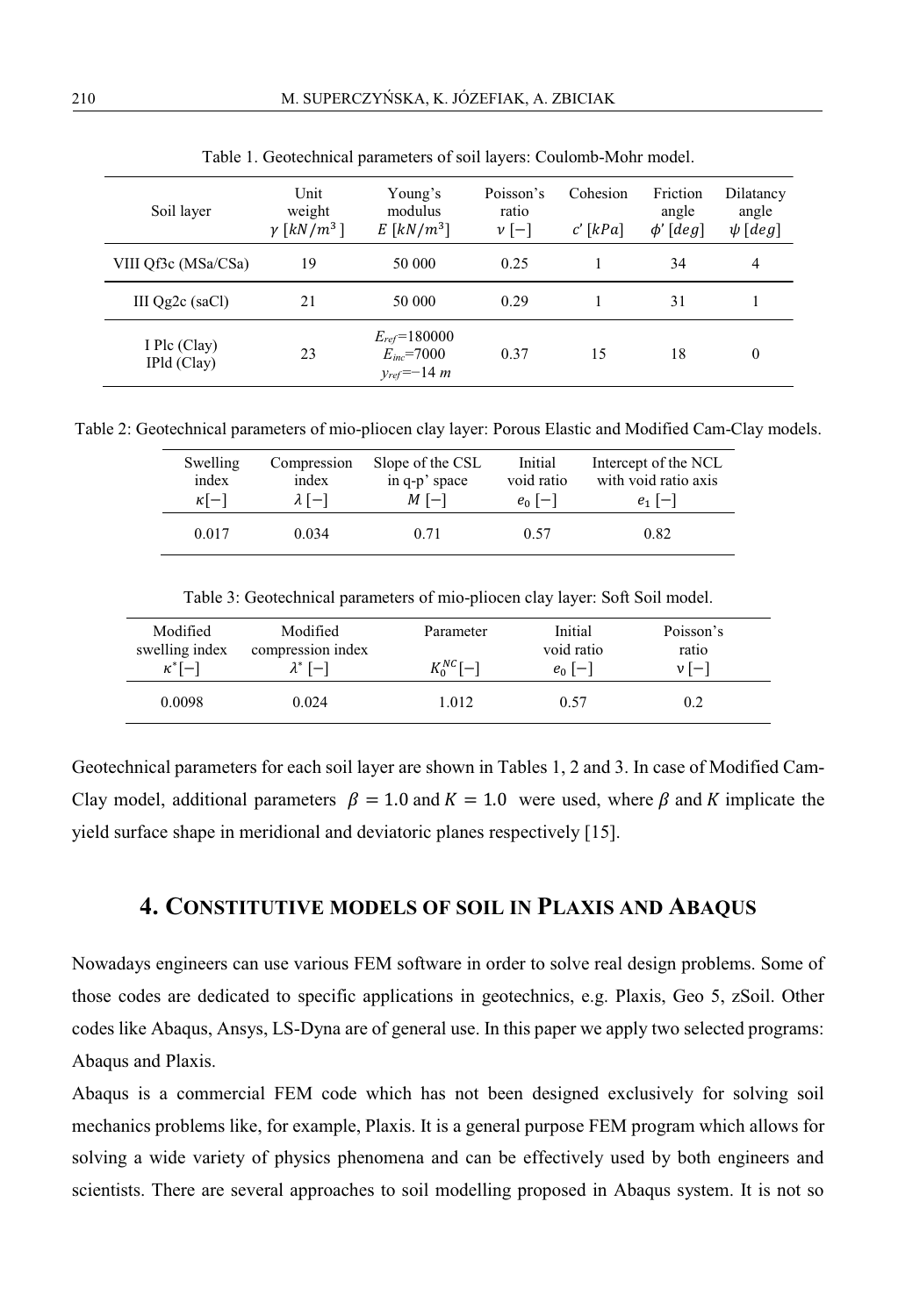many as in Plaxis, however Abaqus models offer a wide range of possible modifications, often giving the possibility to obtain similar ideas, like those presented as separate models in Plaxis. In Plaxis separate model include elastic and plastic behaviour. In Abaqus elastic and plastic properties of material are defined always separately.

In this section we describe constitutive models used both in Plaxis and Abaqus during computer simulation of the diaphragm wall, pointing out possible differences between these two applications. It should be emphasized that in some cases of constitutive description we put our own interpretation to the ideas and models presented in Abaqus and Plaxis manuals. Perfectly saturated conditions with no seepage were assumed in this description, so every quantity should be treated as effective.

#### **4.1. POROUS ELASTICITY**

Except for the common linear elastic material behaviour, soil mechanics offers a nonlinear, isotropic elasticity model where pressure stress is exponentially dependent on volumetric strain according to relation [5]:

(4.1) 
$$
p = p_0 \exp\left[\frac{1+e_0}{\kappa} \left(1 - \exp \varepsilon_{vol}^{el}\right)\right]
$$

or

(4.2) 
$$
\frac{\kappa}{(1+e_0)} \ln \left(\frac{p_0}{p}\right) = J^{el} - 1
$$

where:  $p_0 = -\frac{1}{3} \text{tr}(\sigma_0)$ ,  $p = -\frac{1}{3} \text{tr}(\sigma - \sigma_0)$  the initial and current value of the effective equivalent pressure stress, respectively,  $e_0$  – the initial void ratio,  $\varepsilon_{vol}^{el}$  – logarithmic volumetric strain measure,  $\kappa$  – swelling index (unloading-reloading line slope or logarithmic bulk modulus in [5]).

 $J<sup>el</sup>$  denotes the elastic part of the volume ratio between the current and reference configurations [5], that is

$$
(4.3) \t\t\t Jel = \frac{v}{v_0}
$$

Let us note that

$$
\frac{\Delta V}{V} = \frac{\Delta e}{1 + e}, \qquad \frac{\Delta V}{V_0} = \frac{\Delta e}{1 + e_0}
$$

Thus, we can derive

$$
(4.5) \t\t\t fel = \frac{1+e}{1+e_0}
$$

The nominal volumetric strain  $\varepsilon_{nom} = J^{el} - 1$  is connected with the logarithmic volumetric strain measure

(4.6) 
$$
\varepsilon_{log} = \varepsilon_{vol}^{el} = \ln(1 + \varepsilon_{nom}) = \ln J^{el}
$$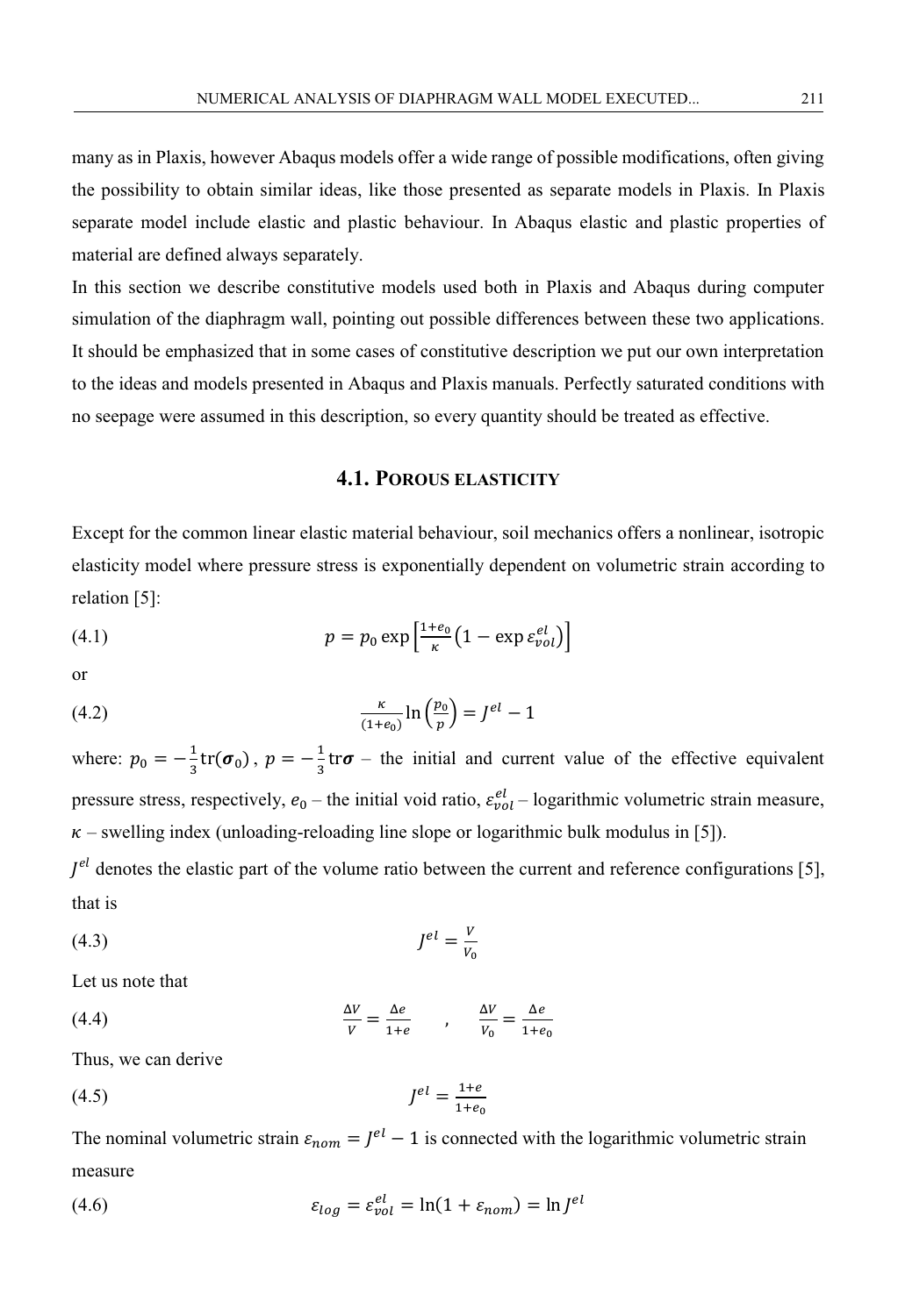In Abaqus, the instantaneous bulk modulus is defined as (see Eq. (4.5))

(4.7) 
$$
K_t = \frac{1+e_0}{\kappa} p J^{el} = \frac{1+e}{\kappa} p
$$

Then, the instantaneous shear modulus *Gt* can be calculated from (4.7) and Poisson's ratio *ν*

(4.8) 
$$
G_t = \frac{3(1-2\nu)K_t}{2(1+\nu)} = \frac{3(1-2\nu)(1+e_0)}{2(1+\nu)\kappa} p J^{el}
$$

It is worth pointing out that the relation (4.2) can be obtained considering an isotropic or oedometric compression test where we can assume that the change in void ratio equals

(4.9) 
$$
\Delta e = \kappa (\ln p_0 - \ln p) = \kappa \ln \left(\frac{p_0}{p}\right)
$$

Substituting equations (4.4) we obtain

(4.10) 
$$
\frac{\Delta V}{V_0} = \frac{V - V_0}{V_0} = J^{el} - 1 = \frac{\kappa}{(1 + e_0)} \ln \left( \frac{p_0}{p} \right)
$$

In Plaxis, a similar idea is used in relation to the Soft Soil model [16] (see Eq. (4.7)). The unloadingreloading bulk modulus is formulated as

(4.11) 
$$
K_{ur} = \frac{E_{ur}}{3(1-2v_{ur})} = \frac{p}{\kappa^*} = \frac{1+e}{\kappa}p
$$

where:  $E_{ur}$ ,  $v_{ur}$  – unloading-reloading elastic properties.

## **4.2. COULOMB-MOHR MODEL IN PLAXIS AND ABAQUS**

In Plaxis Coulomb-Mohr (CM) model is understood as an elastic-perfectly plastic material behaviour with Coulomb-Mohr yield condition. In Abaqus Coulomb-Mohr yield condition is an independent material model which can be expanded by adding cohesion hardening. In Abaqus linear elastic behaviour has to be defined with Coulomb-Mohr yield condition.

In case of three-dimentional space, using principal stresses, CM criterion can be expressed by six yield surfaces [16]. It can also be formulated using three stress invariants [5]:

$$
(4.12) \t\t\t F = R_{mc}q - p \tan \phi - c = 0
$$

where

(4.13) 
$$
R_{mc}(\theta,\phi) = \frac{1}{\sqrt{3}\cos\phi}\sin\left(\theta + \frac{\pi}{3}\right) + \frac{1}{3}\cos\left(\theta + \frac{\pi}{3}\right)\tan\phi
$$

and polar angle  $\theta$  (Lode's angle) is defined as

(4.14) 
$$
\cos(3\theta) = \left(\frac{r}{q}\right)^3 = \frac{3\sqrt{3}}{2} \cdot \frac{J_3}{J_2^{3/2}}
$$

The three stress invariants used in Eq. (4.12) and (4.14) are as follows:

(4.15) 
$$
p = -I_1 = -\frac{1}{3}tr(\sigma)
$$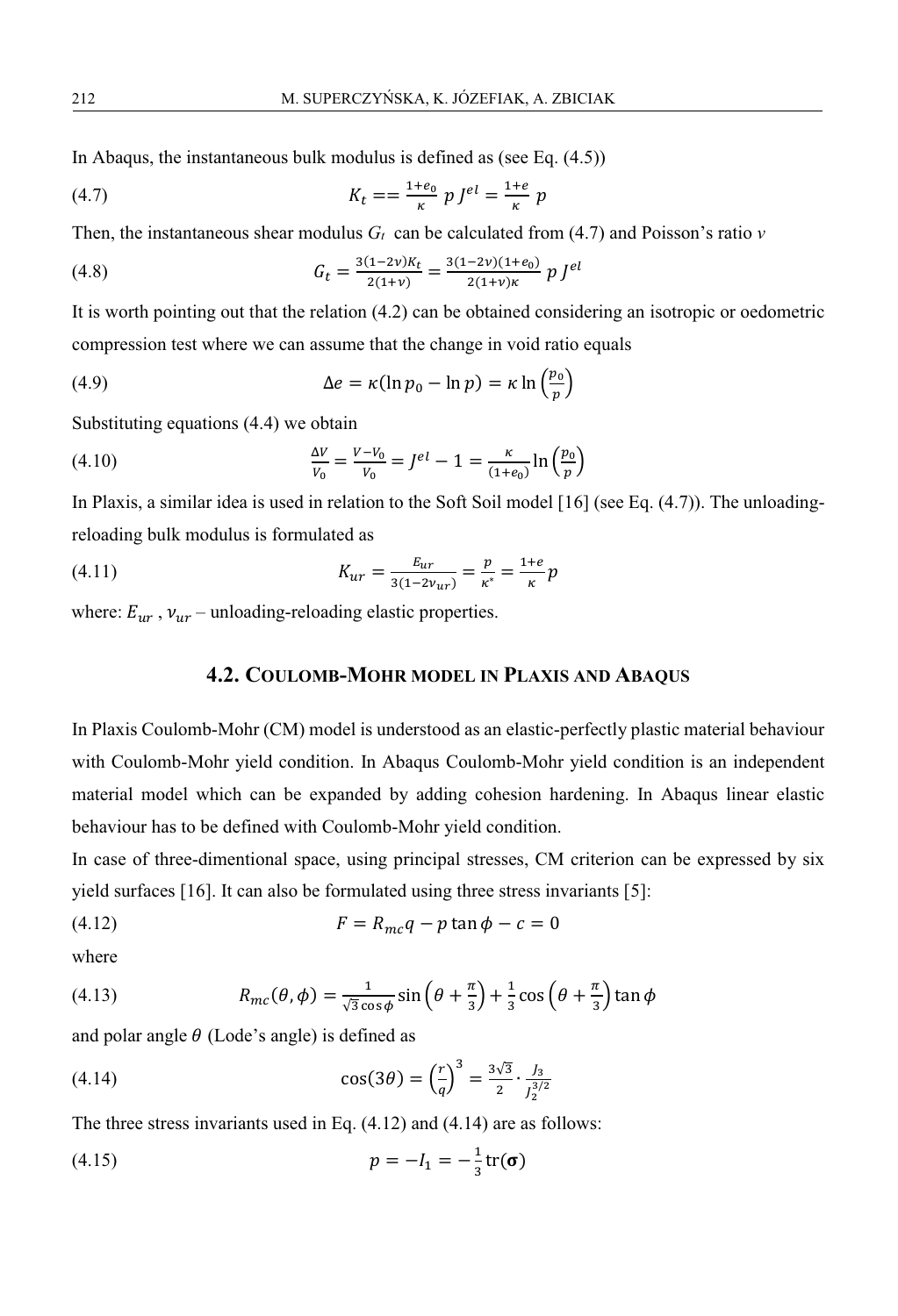$$
(4.16) \qquad \qquad q = \sqrt{\frac{3}{2}\mathbf{s} \cdot \mathbf{s}} = \sqrt{3J_2}
$$

(4.17) 
$$
r = \sqrt[3]{\frac{9}{2}(ss) \cdot s} = 3\sqrt[3]{\frac{1}{2}J_3}.
$$

where the deviator stress tensor  $\mathbf{s} = \boldsymbol{\sigma} + p\mathbf{I}$  and commonly used stress invariants are  $J_2 = \frac{1}{2}\mathbf{s} \cdot \mathbf{s}$ ,  $J_3 = \frac{1}{3}$ **ss**  $\cdot$  **s** and "" denotes scalar product. Derivation of the Coulomb-Mohr failure condition form, similar to Eq.  $(4.12)$ , can be found, for example, in [13].

Plaxis, as well as Abaqus, include a possibility to add "tension cut-off" to reduce tension strength of a soil material, which arises for  $c > 0$  using standard Mohr-Coulomb criterion.

In Plaxis, plastic potential function has no smooth corner transition as it resembles Coulomb-Mohr surface:

(4.18) 
$$
G_{plx} = R_{mc}(\theta, \psi)q - p \tan \psi
$$

where:  $\psi$  – dilatancy angle.

As a sharp transition from one yield surface to another is used, Plaxis treats corners according to the Koiter's proposal [16].

In general, the plastic flow rule is not associated in CM model in Abaqus either. However, a smooth approximation of the classic CM surface is assumed. The flow potential,  $G$ , is chosen as a hyperbolic function in the meridional stress plane and the smooth elliptic function proposed by Menétrey and Willam in the deviatoric stress plane [5, 12]

(4.19) 
$$
G_{mw} = \sqrt{(\epsilon \ c|_0 \tan \psi)^2 + (R_{mw}q)^2} - p \tan \psi
$$

where

$$
(4.20) \t R_{mw}(\theta, d) = \frac{3(1-d^2)\cos^2\theta + (2d-1)^2}{2(1-d^2)\cos\theta + (2d-1)\sqrt{4(1-d^2)\cos^2\theta + 5d^2 - 4d}} R_{mc}(\frac{\pi}{3}, \psi)
$$

where:  $c|_0$  – initial cohesion yield stress  $(c|_0 = c|_{\overline{z}^{pl}})$ ,  $\epsilon$  – parameter called meridional eccentricity, which defined the rate at which the hyperbolic function approaches the asymptote in the meridional stress plane,  $d$  – parameter called deviatoric eccentricity which describes the roundedness of the deviatoric section (Fig. 2).

CM model can be used only with linear elasticity. As stiffness in real soils significantly depends on the depth it is important to add variation of Young's modulus with the vertical coordinate. Plaxis has the capability to add a linear variation of Young's modulus according to the following relation:

(4.21) 
$$
E(y) = E_{ref} + (y_{ref} - z)E_{inc} , y < y_{inc}
$$

where:  $y$  – vertical coordinate,  $E_{ref}$  – a reference value of the modulus at a level  $y_{ref}$ ,  $E_{inc}$  – increase of the modulus per unit of depth [14, 16]. A similar dependency can be applied to cohesion.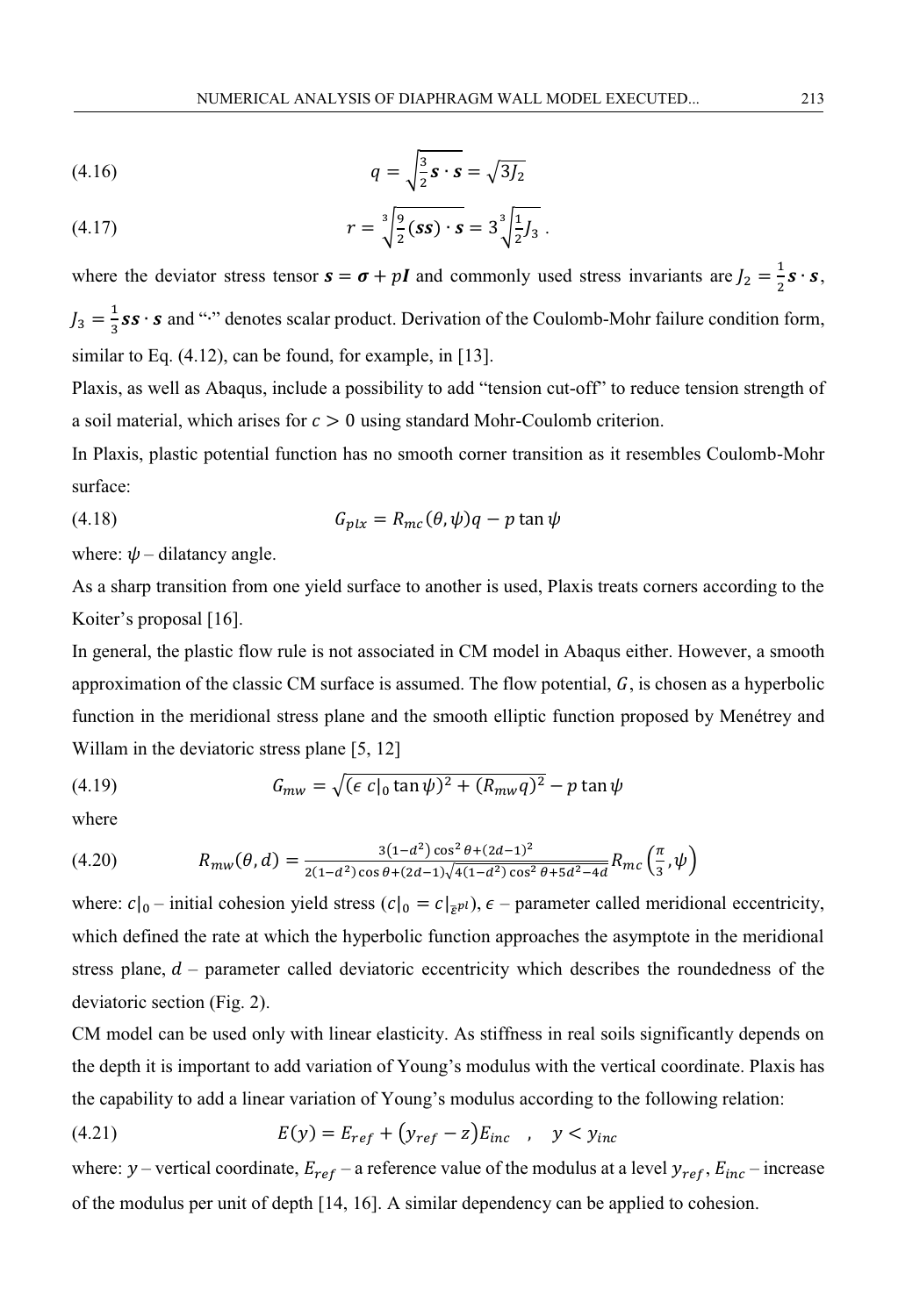The same can be done in Abaqus by applying a user subroutine USDFLD. This approach gives the possibility to implement no only a linear change with depth, but any function, which best describes field tests' results. The procedure in Abaqus can be applied to any material parameter.



Fig. 2. Influence of the deviatoric eccentricity d on the deviatoric section's shape;  $d = 1/2$  – Rankine;  $d = 0$  – Huber-Mises;  $1/2 < d < 1$  – Monétrey-Willam.

#### **4.3. MODIFIED CAM-CLAY MODEL IN ABAQUS**

The Abaqus Modified Cam-Clay model's yield surface can be defined as follows [5, 8]:

(4.22) 
$$
\frac{1}{\beta^2} \left(\frac{p}{a} - 1\right)^2 + \left(\frac{t}{M a}\right)^2 - 1 = 0
$$

where

(4.23) 
$$
t = \frac{1}{2}q \left[1 + \frac{1}{K} - \left(1 - \frac{1}{K}\right) \left(\frac{r}{q}\right)^3\right]
$$

where:  $M$  – parameter defining the slope of the critical state line in  $p-t$  plane (the ratio of t to p at the critical state),  $\beta \in (0, 1]$  – constant that defines the shape of the Cam yield ellipse in the meridional plane (Fig. 3),  $K$  – parameter that controls shape of a projection of the Modified Cam-Clay model in the deviatoric plane,  $a$  – hardening parameter that controls the size of the yield surface (Fig. 3).

Let us note that for the default value of  $K = 1$  and  $t = q$ , the deviatoric cross-sections is a circle – the yield surface is independent of the third stress invariant. To ensure convexity of the yield surface, the values of  $K \in [0.778; 1.0]$  should be used. Variable  $\alpha$  defines the point on the p-axis at which the evolving elliptic arcs of the yield surface intersect the critical-state line [8].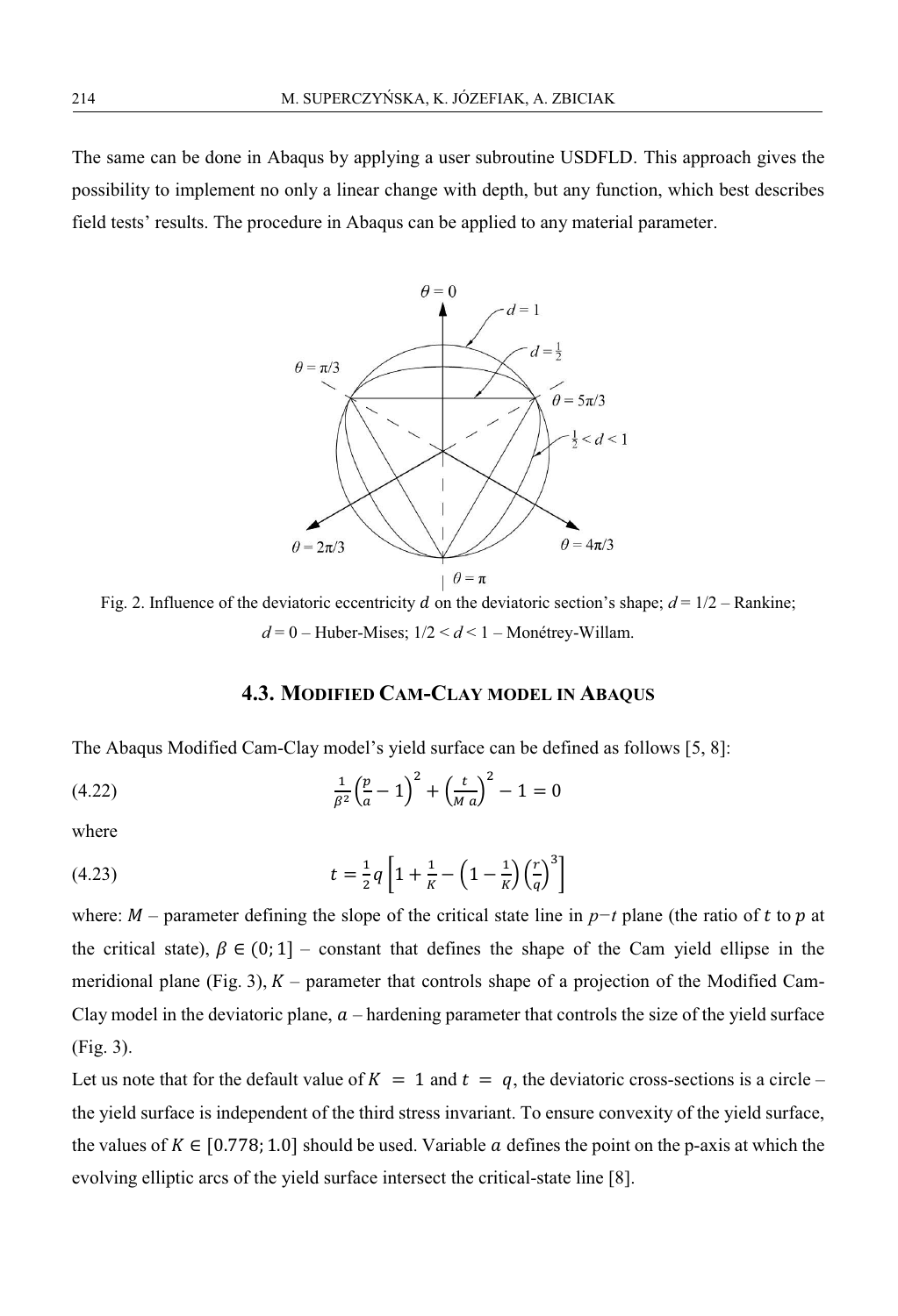In Abaqus the hardening law can be of exponential, or piecewise linear form. The exponential form can only be used in conjunction with Abaqus Porous Elastic model described in section 4.1. The size evolution of the yield surface is determined according to the following equation:

(4.24) 
$$
a = a_0 \exp \left[ (1 + e_0) \frac{1 - J^{pl}}{\lambda - \kappa J^{pl}} \right]
$$

where:  $J<sup>pl</sup>$  – plastic part of the volume change e.g.  $J = J<sup>pl</sup> + J<sup>el</sup>$  (see Eq. (4.5) where  $J<sup>pl</sup> = 0$  is assumed),  $e_0$  – initial void ratio,  $\lambda$  – compression index.

In Plaxis Soft Soil model a similar hardening law is used (see Eq. (4.26)). Here, the parameter  $a_0$  is related to the initial preconsolidation stress.

The initial size of the yield surface is defined for the Modified Cam-Clay model by specifying the hardening parameter,  $a_0$ , directly as a tabular function of initial parameters or by defining it analytically [5].



Fig. 3. Abaqus Modified Cam-Clay yield surface in the meridional stress plane for  $K = 1$  $(p_c - pre-consolidation pressure)$ .

### **4.4. SOFT SOIL MODEL IN PLAXIS**

For description of constitutive properties of clays Plaxis offers Soft Soil model, which is also a modification of original Cam-Clay idea. Soft Soil model is preferred in Plaxis, as it provides safer predictions. The Soft Soil model's yield function for the triaxial compression stress state is as follows [16]:

(4.25) 
$$
f = \frac{q^2}{M^2 (p' + c \cot \varphi)} + p' - p_c
$$

where:  $p_c$  – pre-consolidation stress,  $c$  – cohesion,  $\varphi$  – internal friction angle,  $M$  – parameter determining the height of the yield ellipse i.e. the critical state line (Fig. 4).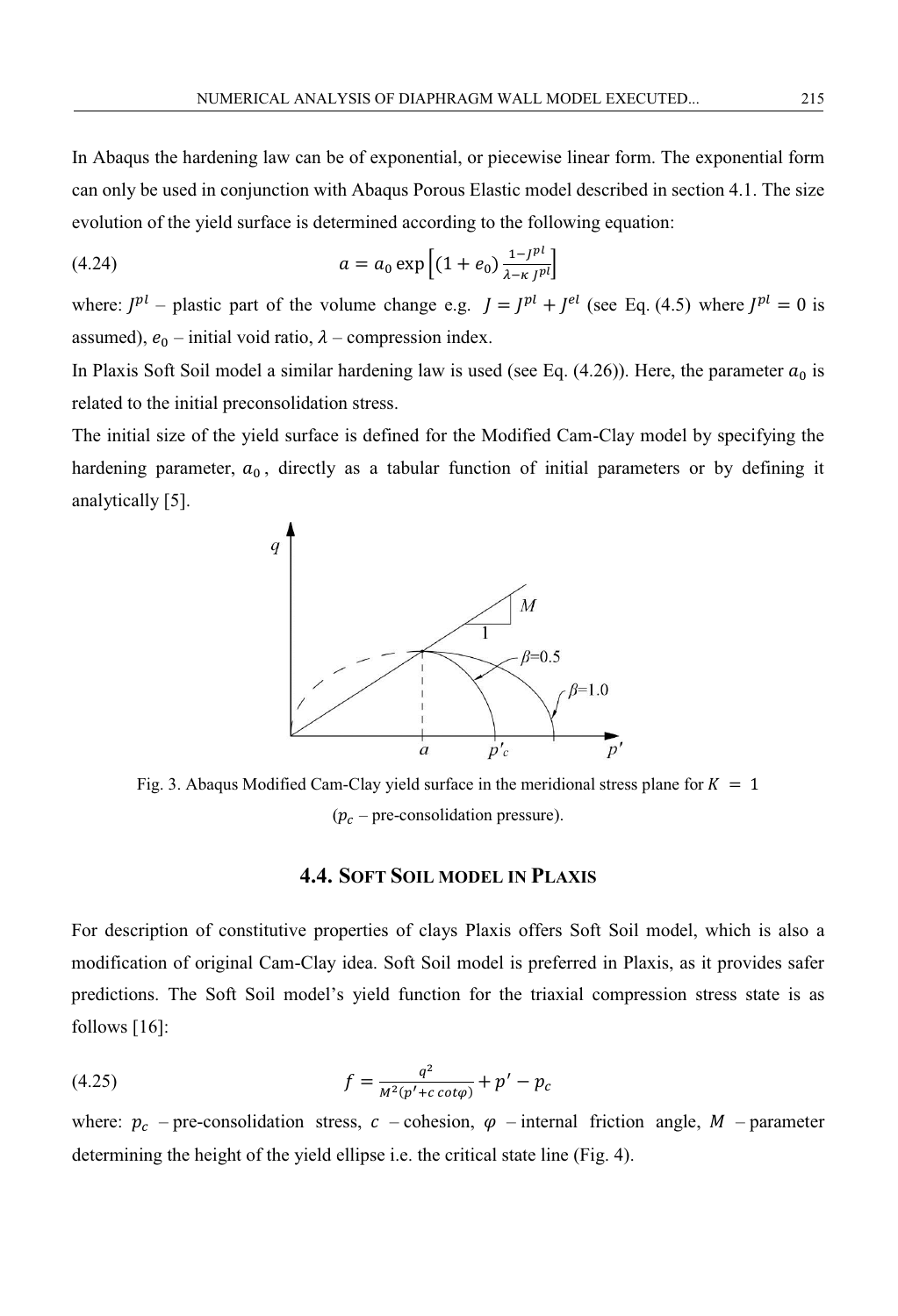The pre-consolidation stress is a function of volumetric plastic strain  $(\varepsilon_v^p)$ , according to the following hardening relation

(4.26) 
$$
p_c = p_c^0 \exp\left(\frac{-e_v^p}{\lambda^* - \kappa^*}\right)
$$

where:  $\lambda^*, \kappa^*$  – modified compression index and modified swelling index respectively,  $p_c^0$  – the initial value of pre-consolidation stress. Modified compression and swelling indexes are related to the parameters used in the Cam-Clay model such that

$$
\lambda^* = \frac{\lambda}{1+e} \qquad \qquad \kappa^* = \frac{\kappa}{1+e}
$$

The height of the yield ellipse determines the ratio of horizontal to vertical stresses. Thus, the parameter *M* is strongly connected with the coefficient of lateral earth pressure. In case of the Soft Soil model,  $M$  is automatically determined based on the coefficient of lateral earth pressure assuming normally consolidated condition,  $K_0^{nc}$ . The exact relation between M and  $K_0^{nc}$  is given as [3, 16]

$$
(4.28) \t\t M = 3 \sqrt{\frac{\left(1 - K_0^{nc}\right)^2}{\left(1 + 2K_0^{nc}\right)^2} + \frac{\left(1 - K_0^{nc}\right)\left(1 - 2\nu_{ur}\right)\left(\frac{\lambda^*}{\kappa^*} - 1\right)}{\left(1 + 2K_0^{nc}\right)\left(1 - 2\nu_{ur}\right)\frac{\lambda^*}{\kappa^*} - \left(1 - K_0^{nc}\right)\left(1 + \nu_{ur}\right)}}
$$

Whereas in the Cam-Clay model the critical state line, which 'cuts' the yield ellipse, is determined by *M*, in the Soft Soil model, an additional Coulomb-Mohr surface is added to limit the yield surface and to separate failure from the M-line (Fig. 4). The slope of the C-M failure line is smaller than the slope of the M-line. Thus, in general stress states, the Soft Soil model yield surface is defined by six yield surfaces forming a Coulomb-Mohr surface with a cap and hardening behaviour [19].



Fig. 4. Yield surface of the Soft Soil model in the meridional plane.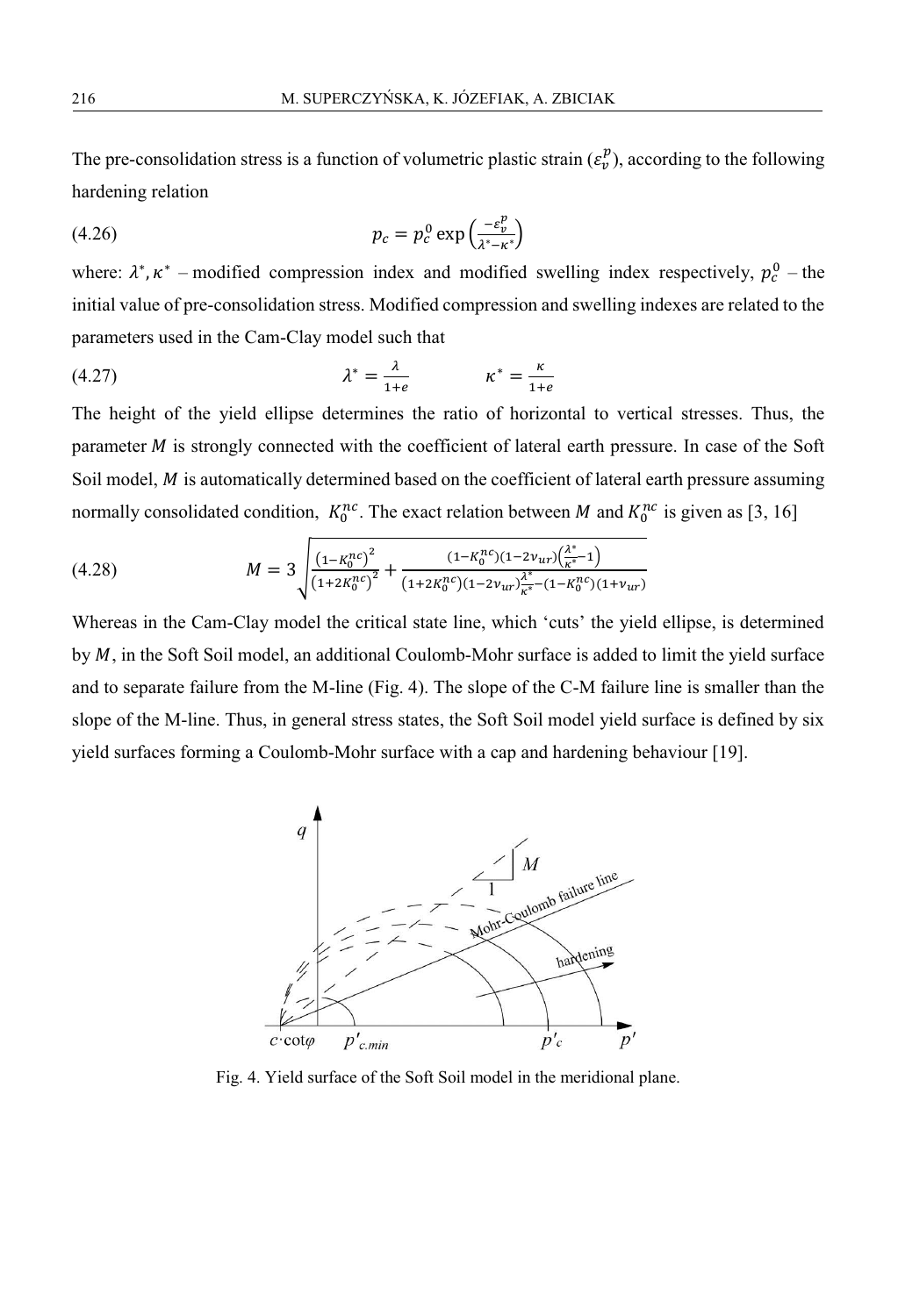## **5. PREPARATION OF FEM MODEL**

The analysed case study is a three level underground structure, which is located in the central section of the second metro line in Warsaw. The excavation was carried out in stages. The sides of the excavation are supported by almost 30 m long diaphragm walls, with a thickness of 1.2 meters. This construction is founded on a 1.2 m thick slab at the depth of 25.5 m below the ground level. Diaphragm wall is submerged in the Pliocene clays from the depth of 14.0 m below ground level preventing the excavation against the water flow. During the construction, continuous monitoring of diaphragm wall displacements has been carried out using automatic inclinometers. The cross-section including geological layers and the stages of construction are shown in Fig. 5. The stages of construction, related also in FE calculation steps were as follows: (i) excavation to the depth of 4.90 m, (ii) casting of "0" slab, with 1.20 m thick, (iii) excavation to the depth of 9.80 m, (iv) casting of "-1" slab, with 0.60 m thick, (v) excavation to the depth of  $17.20$  m, (vi) casting of "-2" slab, with 0.50 m thick, (vii) final excavation to the depth of 25.20 m, (viii) casting of foundation slab, 1.20 m thick.



Fig. 5. The cross-section: structure's geometry and construction stages.

## **5.1. PLAXIS**

The FEM model was built using 4003 15-node elements giving 32842 nodes and 48036 stress points. Contact elements were applied for modelling the interaction between the soil and the structure. The diaphragm wall and the foundation slab were modelled with finite elements and were described with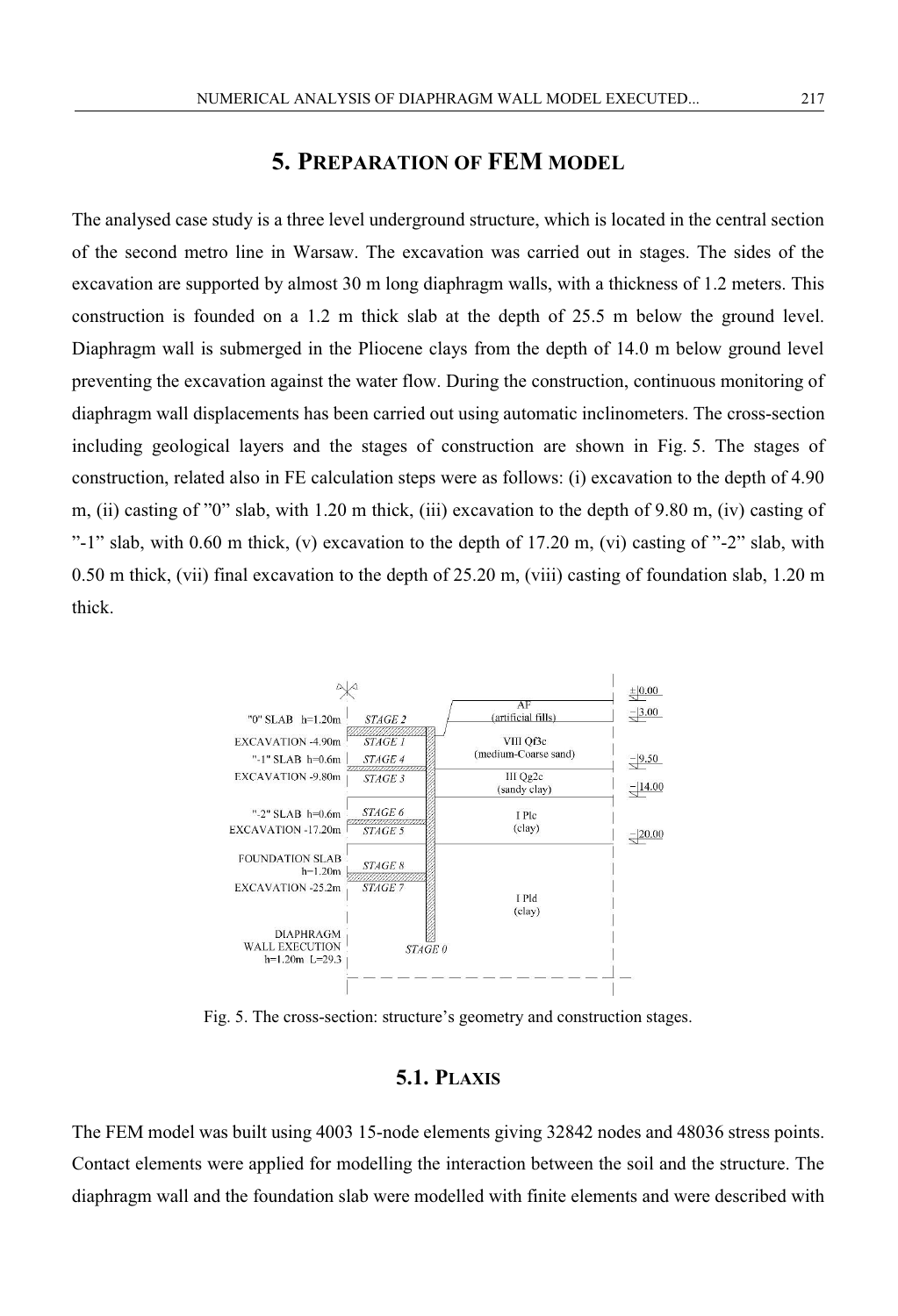a linear elastic material characteristics  $E_{ref} = 33 \text{ GPa}$ ,  $v = 0.2$ . Diaphragm walls were braced by horizontal struts at an interval of 1.0 m. The struts were modelled as spring elements for which the normal stiffness was a required input parameter.

Along the excavation the surface load was taken into account, which simulated the load from the residual soil above the first level of the excavation. From a depth of 7.5 m below ground level to a depth of 14.0 m additional load on the diaphragm wall was taken into account, simulating an increase of stresses from the underground water table.

#### **5.2. ABAQUS**

The structure was modelled to be 45 meters high and 50 meters wide. Symmetry boundary conditions (horizontal displacement  $u_x = 0$ ) were applied to the left vertical side (symmetry line) of the model and to the left ends of struts. At the right vertical side also  $u_x = 0$  was assumed and  $u_y = 0$  at the bottom side. Struts were pinned to the diaphragm wall so that rotation was allowed in these points (joints). The soil space as well as the concrete wall and the bottom concrete slab were divided into 4821 8-node bi-quadratic plane strain quadrilateral elements with reduced integration. The struts were modelled with 97 3-node quadratic beam elements. Such mesh gave 15313 nodes in total for the whole model.

Elastic properties of reinforced concrete were the same as in the Plaxis model. This material was also applied to the beam elements modelling the struts. The load resulting from residual soil above the level of the excavation was applied as a surface load in the vertical direction. A thin elastic layer was modelled below the applied surface load to avoid convergence problems and to improve force distribution. Gravity acceleration  $g = 10 \text{ m/s}^2$  was applied to the whole model except for struts.

In the approach where the Coulomb-Mohr model was chosen for the clay layer, a user subroutine USDFLD was used to implement linear change of the elastic Young's modulus with depth.

To model the interface between the diaphragm wall and soil, surface-to-surface contact definition with penalty constraint enforcement method was chosen. In addition, contact initiation procedure was applied to remove over-closures or clearances. Moreover, no separation after achieving contact was allowed. In this case Abaqus uses the Coulomb friction law. Thus, friction coefficient was needed as an input parameter. Assuming that clayey layer significantly affects diaphragm wall deflection coefficient of friction was chosen taking into account clay layer's internal effective friction angle. Assuming that the interface friction angle  $\delta$  can't be higher than the soil internal friction angle [6]:

(5.1) 
$$
\mu = \tan \delta = \tan \phi \approx 0.3
$$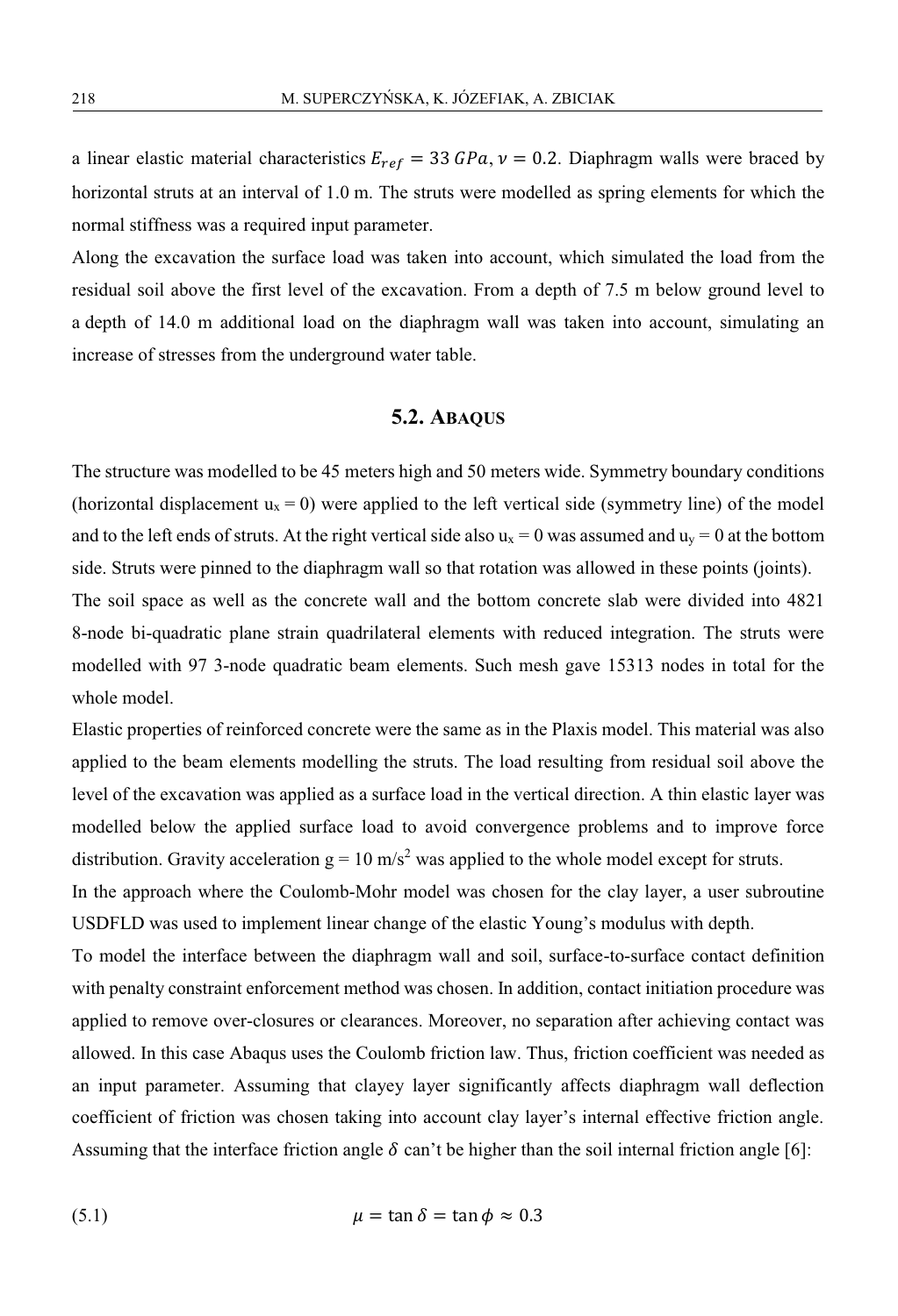In order to avoid convergence problems related to instabilities of material nature caused by nonlinear constitutive theory, Abaqus automatic stabilization procedure was used during calculations. This procedure adds volume-proportional damping to the model to account for localized instabilities. Damping factors can be constant or can change over the duration of an analysis step. In the constant damping factor approach, viscous forces of the form [5]:

$$
F_v = c \, \mathbf{M}^* \, \mathbf{v}
$$

are added to the global equilibrium equations:

$$
(5.3) \t\t\t P - I - F_v = 0
$$

where:  $M^*$  – artificial mass matrix calculated with unity density, c – damping factor,  $v = \Delta u / \Delta t$  – vector of nodal velocities,  $P$  – externally applied forces,  $I$  – internally generated forces [5].

Because it is difficult to estimate proper damping factor value for the whole analysis step, the adaptive automatic stabilization scheme, in which the damping factor can vary in the course of a step, was chosen in this paper calculations. In this case the damping factor is controlled by Abaqus, considering convergence history and the ratio of the energy dissipated by viscous damping to the total strain energy [5]. This ratio was an additional input parameter.

In order to check if the damping factor introduced to the model did not affect global solution, it was necessary to ensure that viscous forces were relatively small in comparison to overall forces. We compared the viscous damping energy with the total strain energy. Damping energy appeared to be 3 levels of magnitude lower than the total strain energy proving that the stabilization did not affect results.



Fig. 6. Abaqus results. Modified Cam-Clay model used for the clay layer. Contour plot of horizontal effective stress component  $\sigma_{11}$ . Deformed structure. Displacement scaling factor: 50.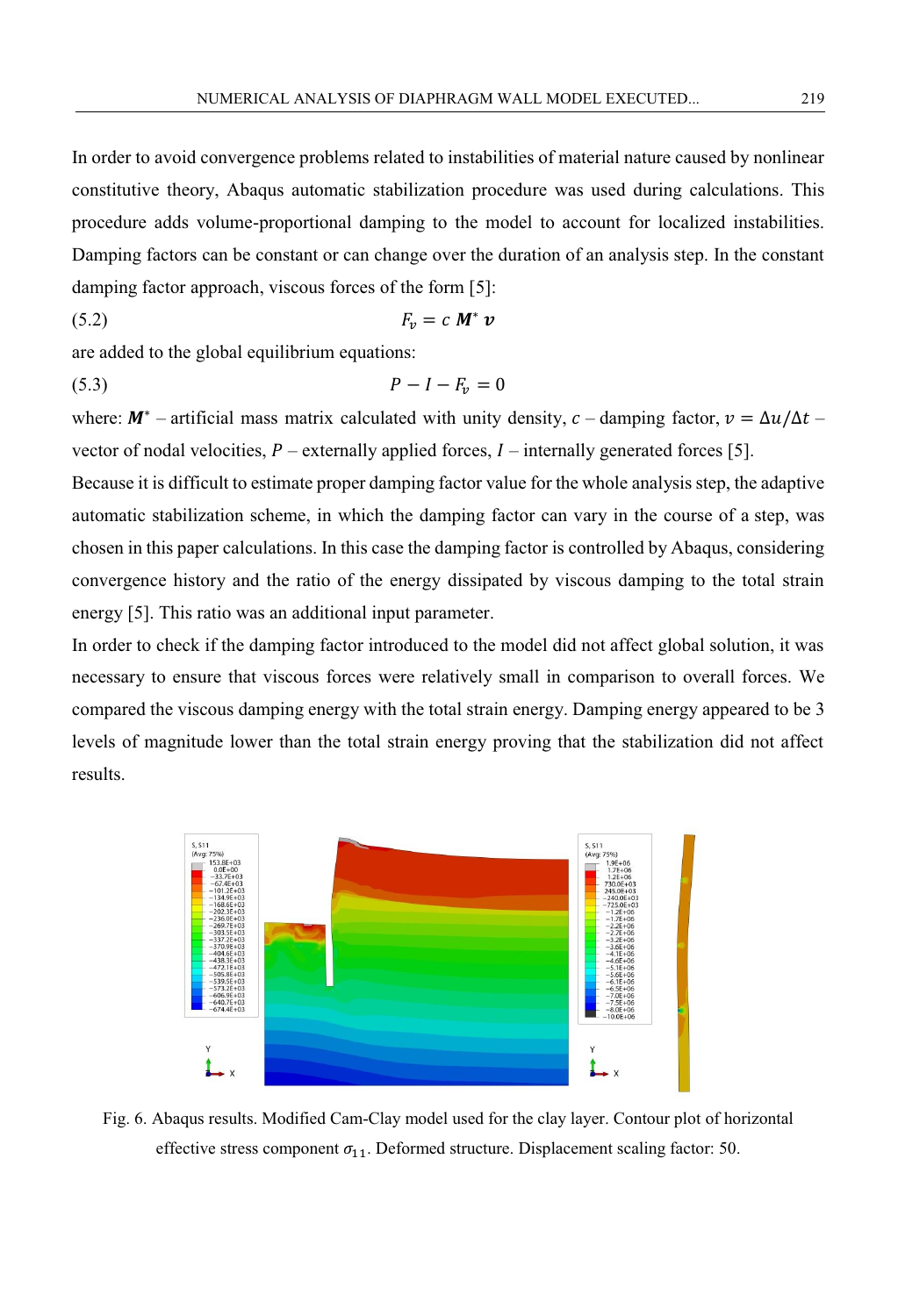

Fig. 7. Plaxis results. Coulomb-Mohr model used for the clay layer. Contour plot of vertical effective stress component  $\sigma_{22}$ . Undeformed structure.

# **6. CONCLUSIONS**

Horizontal and vertical displacements as well as effective stresses resulting from computer calculations were compared to the results of in-situ displacements' measurements and presented in Table 4. The values of the maximum horizontal displacements are taken from the diaphragm wall while the vertical displacements are taken from the bottom concrete slab.

Analysing the results of horizontal and vertical displacements one can see strong differences between the obtained values using both FEM codes and various constitutive models of clay. The best convergence with respect to the measured value (horizontal displacement 15.0 mm in Table 4) was obtained applying the Abaqus Coulomb-Mohr model (16.8 mm).

Selected graphical visualizations of stresses are shown in Fig. 6 and Fig. 7. The values of the maximum horizontal and vertical stresses presented in Table 4, do not differ so much as it was in case of displacements. This is quite optimistic conclusion. Nevertheless, the divergences in displacements should lead us to the conclusion that the computer calculations in geotechnics must be always viewed with a great caution as they strongly depend on the constitutive model and the FE code we used. Applying a model having the same name in various FEM codes (e.g. Coulomb-Mohr model) does not necessarily lead to similar results. The reasons of such a situation are not only the differences in constitutive description but also algorithms of numerical integration applied, types of finite elements, location of Gauss points at elements and many other factors.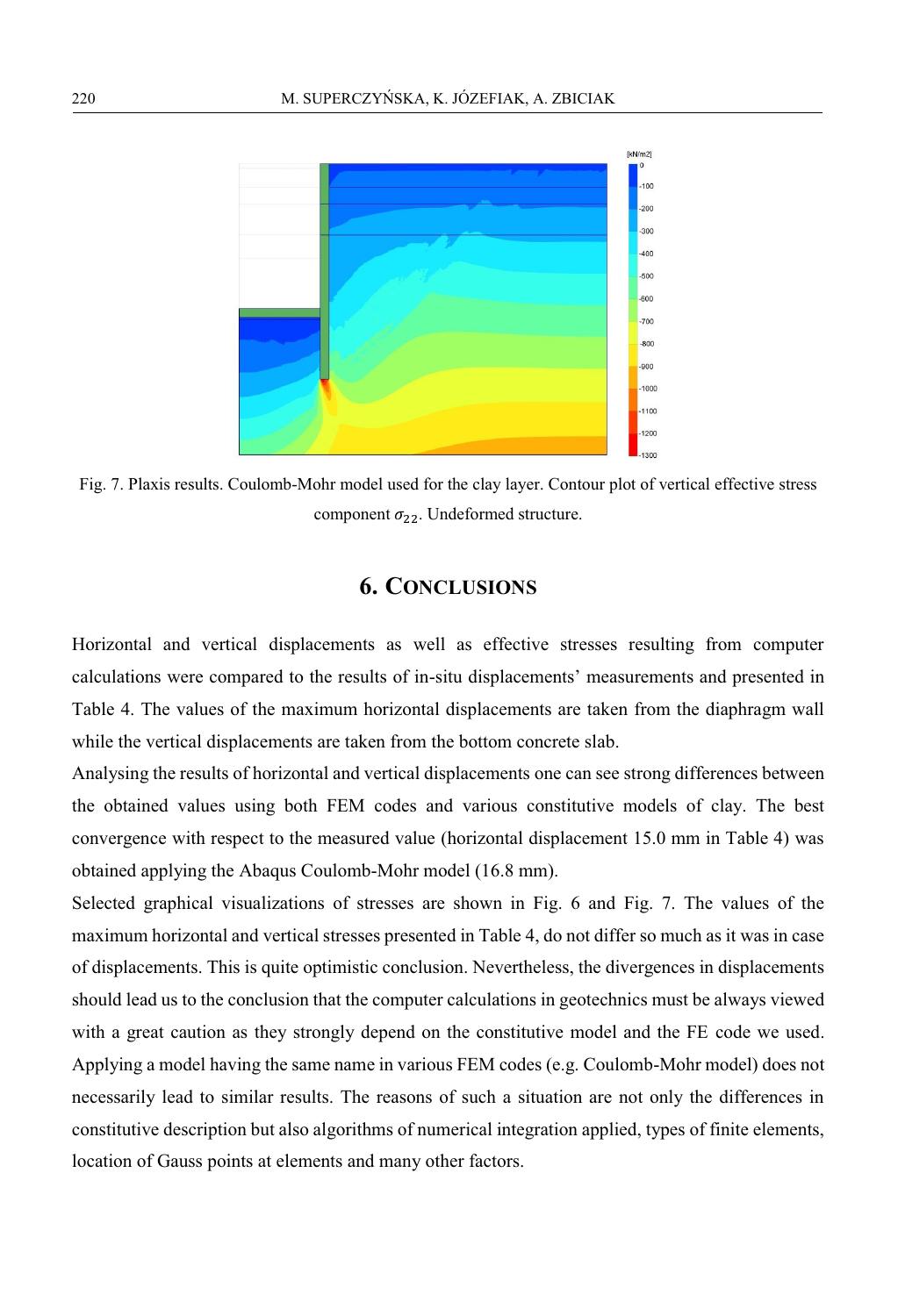|                                 |                                   | Plaxis    | Abaqus               | Plaxis       | Abaqus    | Measured<br>value |
|---------------------------------|-----------------------------------|-----------|----------------------|--------------|-----------|-------------------|
| Type of model<br>for clay layer |                                   | Soft Soil | Modified<br>Cam-Clay | Coulomb-Mohr |           |                   |
| Horizontal<br>displacement      | Extreme<br>$U_{\tau}[mm]$         | 60.1      | 24.6                 | 33.5         | 16.8      | 15.0              |
| Vertical<br>displacement        | Extreme<br>$U_{v}[mm]$            | 147.9     | 47.0                 | 39.8         | 50.2      |                   |
| Horizontal<br>effective stress  | $\left\lceil kN/m^2 \right\rceil$ | $-615.3$  | $-674.4$             | $-690.6$     | $-667.7$  |                   |
| Vertical<br>effective stress    | $\left\lceil kN/m^2 \right\rceil$ | $-1050.0$ | $-1072.0$            | $-1250.0$    | $-1084.0$ |                   |

Table 4: Comparison of FEM program results.

#### **REFERENCES**

- 1. M. Barański, "Selected properties of clays based on field tests. Pliocene clays in Warsaw.", ITB seminar Iły Pliocenskie Warszawy, pp 15–30, 2004.
- 2. Borowczyk M.: The behaviour of Pliocene clays in foundation excavations. ITB seminar Iły plioceńskie Warszawy, pp. 31-47, 2004.
- 3. R. B. J. Brinkgreve, "Geomaterial Models and Numerical Analysis of Softening", PhD thesis, Delft University of Technology, 1994.
- 4. M. Cudny, (2013). "Some aspects of the constitutive modelling of natural fine grained soils", Ed. by E. Dembicki, IMOGEOR, 2013.
- 5. Dassault Systèmes (2012). Abaqus Analysis User's Manual, Ver. 6.11, Dassault Systèmes, 2012.
- 6. Y. Diao, G. Zheng (2008). "Numerical analysis of effect of friction between diaphragm wall and soil on braced excavation", Journal of Central South University of Technology 15.2, pp 81–86, 2008.
- 7. J. M. Dłużewski, "Numerical Modelling of soil-structure interactions in consolidation problems", Vol. 123. Prace Naukowe: Budownictwo, Wydawnictwa Politechniki Warszawskiej, 1993.
- 8. S. Helwany, "Applied Soil Mechanics with Abaqus Applications", John Wiley & Sons, Inc., 2007.
- 9. P. Y. Hicher, "Constitutive modelling of soils and rocks", Ed. by J. F. Shao., ISTE Ltd, John Wiley and Sons, 2008.
- 10. Z. J. Kozyra, A. Zbiciak, K. Józefiak, "FEM analysis of an influence of subway's vibration on a building", in Polish, TTS Technika Transportu Szynowego 18.9, 2012.
- 11. R. Kuszyk, M. Superczyńska, A. Lejzerowicz, "The research methods of elastic parameters of Pliocene clays for the second subway line in Warsaw", in Polish, Przegląd Komunikacyjny 9, pp 59–63, 2012.
- 12. Ph. Menétrey, J. K. Willam, "Triaxial Failure Criterion for Concrete and Its Generalization". ACI Structural, pp. 311–318, 1995.
- 13. F. Oka, S. Kimoto, "Computational Modelling of Multiphase Geomaterials", CRC Press, Taylor & Francis Group, LLC, 2013.
- 14. N. S. Ottosen, M. Ristinmaa, "The Mechanics of Constitutive Modelling", Elsevier, 2005.
- 15. S. Pietruszczak, "Fundamentals of Plasticity in Geomechanics" CRC Press, 2010.
- 16. Plaxis, Plaxis Material Models Manual 2014. Plaxis, 2014.
- 17. PN-81/B-03020: Building soils. Foundation bases. Static calculation and design, Polish Standard, Polish Committee for Standardization, 1981.
- 18. Z. Sarnacka, "Stratigraphy of Quaternary sediments of Warsaw and its vicinity", Polish Geological Institute, 1992.
- 19. H. S. Yu, "Plasticity and Geotechnics. Advances in Mechanics and Mathematics", Vol. 13, Springer, 2006.
- 20. A. Zbiciak, M. Maślakowski, and R. Michalczyk, "Strength analysis of a certain expressway embankment", Polish-Ukrainian Transactions "Theoretical Foundations of Civil Engineering". Vol. 20, pp 137–148, 2012.
- 21. A. Zbiciak, R. Michalczyk, K. Józefiak, M. Maślakowski, "Determination of cohesive soils mechanical properties using cone penetrometer: laboratory testing and numerical simulations", in Polish, Logistyka 3, 2014.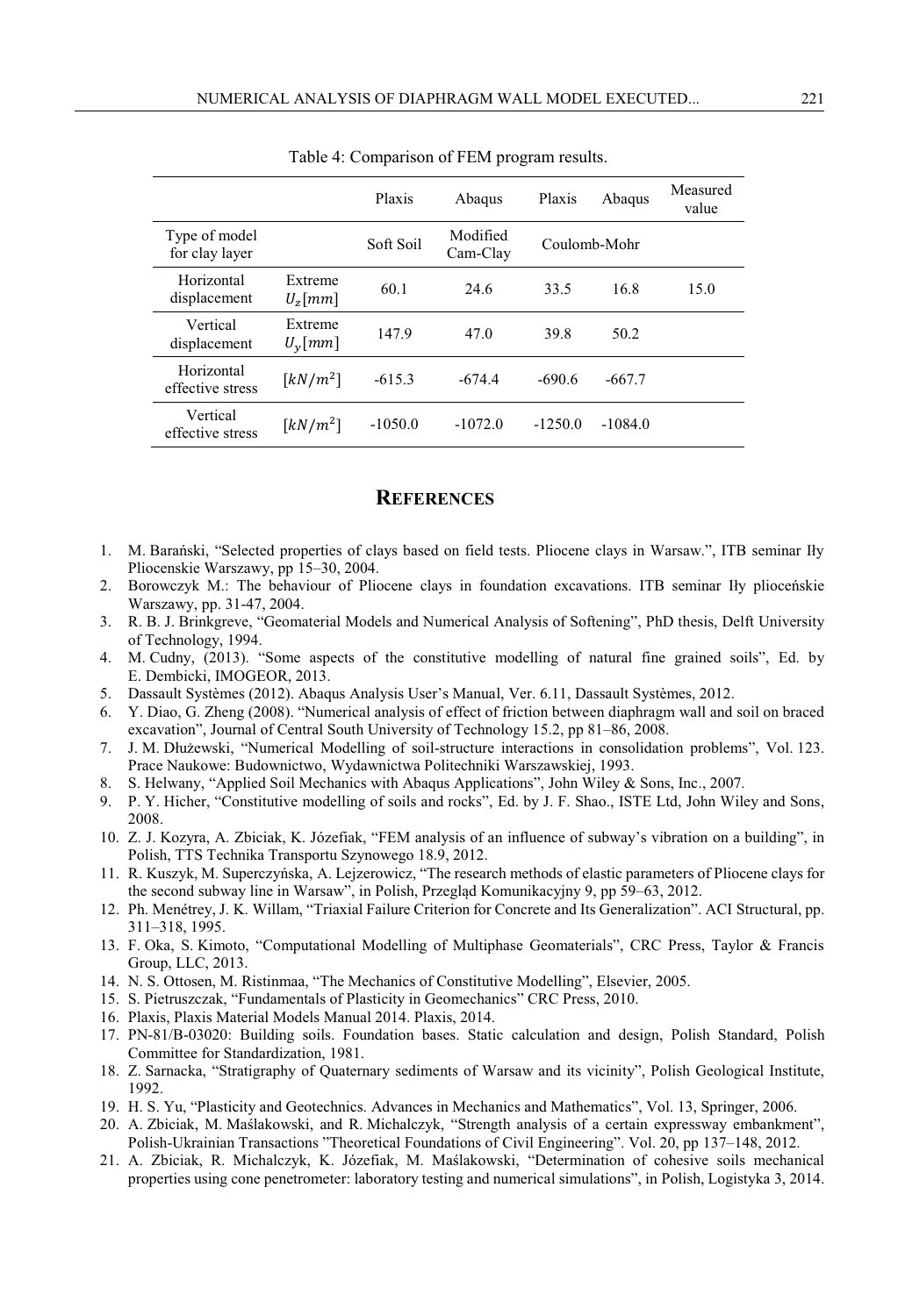#### **LIST OF FIGURES AND TABLES:**

Fig. 1. Geological cross section along the main street in city centre in Warsaw (Marszałkowska street).

Rys. 1. Przekrój geologiczny wzdłuż głównej ulicy w centrum Warszawy (ul. Marszałkowska).

Fig. 2. Influence of the deviatoric eccentricity  $d$  on the deviatoric section's shape.

Rys. 2. Wpływ parametru d na kształt powierzchni w przekroju dewiatorowym.

Fig. 3. Abaqus Modified Cam-Clay yield surface in the meridional stress plane for  $K = 1$ .

Rys. 3. Powierzchnia plastyczności modelu Modified Cam- Clay w przekroju południkowym przy  $K = 1$ .

Fig. 4. Yield surface of the Soft Soil model in the meridional plane.

Rys. 4. Powierzchnia plastyczności modelu Soft Soil w przekroju południkowym.

Fig. 5. The cross-section: structure's geometry and construction stages.

Rys. 5. Przekrój: geometria konstrukcji oraz fazy budowy.

Fig. 6. Abaqus results. Modified Cam-Clay model used for the clay layer. Contour plot of horizontal effective stress component  $\sigma_{11}$ . Deformed structure. Displacement scaling factor: 50.

Rys. 6. Wyniki z programu Abaqus. Do modelowania iłu wykorzystano Model Modified Cam-Clay. Wykres warstwicowy poziomej składowej naprężenia efektywnego σ<sub>11</sub>. Konstrukcja odkształcona. Współczynnik skalowania przemieszczeń: 50.

Fig. 7. Plaxis results. Coulomb-Mohr model used for the clay layer. Contour plot of vertical effective stress component  $\sigma_{22}$ . Undeformed structure.

Rys. 7. Wyniki z programu Plaxis. Do modelowania iłu wykorzystano Model Coulomb-Mohr. Wykres warstwicowy pionowej składowej naprężenia efektywnego  $\sigma_{22}$ . Konstrukcja nieodkształcona.

Tab. 1. Geotechnical parameters of soil layers: Coulomb-Mohr model.

Tab. 1. Parametry geotechniczne warstw podłoża gruntowego: model Coulomb-Mohr.

Tab. 2. Geotechnical parameters of mio-pliocen clay layer: Porous Elastic and Modified Cam-Clay models.

Tab. 2. Parametry geotechniczne iłu mio-plioceńskiego: modele Porous Elastic, Modified C-C.

Tab. 3. Geotechnical parameters of mio-pliocen clay layer: Soft Soil model.

- Tab. 3. Parametry geotechniczne iłu mio-plioceńskiego: model Soft Soil.
- Tab. 4. Comparison of FEM program results.
- Tab. 4. Porównanie wyników z programów MES.

*Received 09.05.2016 Revised 26.06.2016*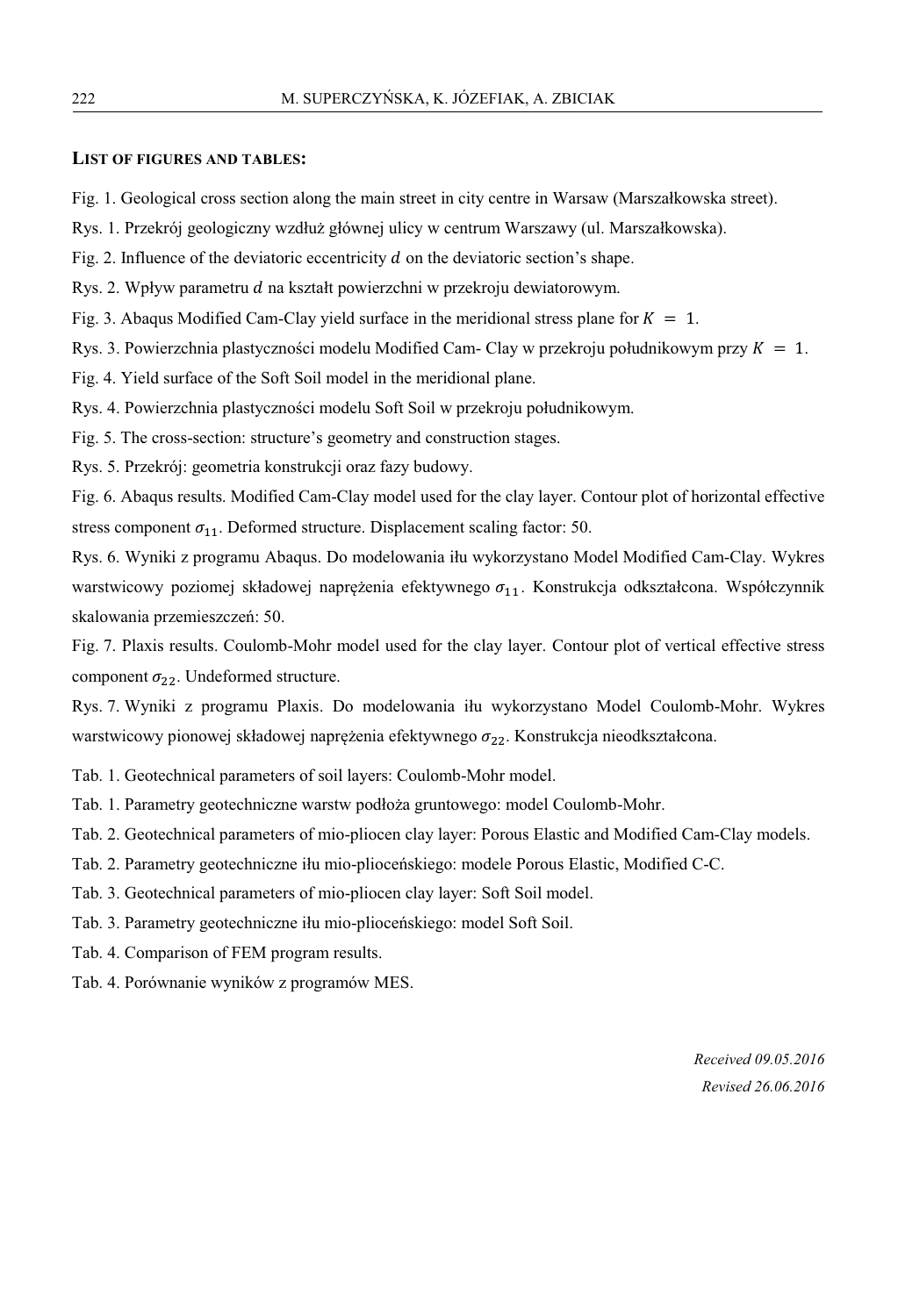## **ANALIZA NUMERYCZNA ŚCIANY SZCZELINOWEJ WYKONANEJ W IŁACH FORMACJI POZNAŃSKIEJ Z WYKORZYSTANIEM WYBRANYCH PROGRAMÓW MES**

*Słowa kluczowe:* iły formacji poznańskiej, modelowanie konstytutywne, MES, geotechnika obliczeniowa, ściana szczelinowa

#### **STRESZCZENIE**:

Projektowanie konstrukcji podziemnych w obszarach gęstej zabudowy miejskiej, może wiązać się z wieloma trudnościami. Wykop zwykle jest realizowany w bliskim sąsiedztwie istniejących budynków i infrastruktury podziemnej, jak również istnieje ryzyko wystąpienia w podłożu skomplikowanych warunków gruntowych (np. gruntów ekspansywnych lub antropogenicznych).

Obecnie inżynierowie mogą korzystać z różnych programów MES w celu rozwiązywania rzeczywistych problemów projektowych. Niektóre są przeznaczone do specyficznych zastosowań, np. w geotechnice Plaxis, Geo 5 czy zSoil. Inne komercyjne programy MES, jak np. Abaqus, Ansys czy LS-Dyna, są bardzo rozbudowane i nadają się do rozwiązywania różnorodnych zagadnień fizyki technicznej (nie tylko z zakresu mechaniki), ale nie zawsze dysponują dodatkowymi narzędziami przydatnymi w konkretnych zastosowaniach geotechnicznych.

W artykule przedstawiono wyniki analizy przemieszczeń wybranej ściany szczelinowej przeprowadzonej z zastosowaniem dwóch uznanych programów MES: Plaxis i Abaqus. Oba zawierają zestaw modeli sprężystoplastycznych gruntów, przydatnych do modelowania zachowania się iłów, ale stosowanie tych modeli wymaga dobrej znajomości mechaniki i geotechniki.

W niniejszej pracy zwrócono uwagę na istotne różnice w konstytutywnym sformułowaniu modeli sprężysto-plastycznych w wymienionych programach. Zaprezentowano wybrane elementy teorii konstytutywnej, które nie są wyjaśnione szczegółowo w podręcznikach obu programów. W niektórych przypadkach, wykorzystano specjalne techniki modelowania MES zaimplementowane w oprogramowaniu (np. procedury użytkownika w programie Abaqus) Wyniki obliczeń komputerowych zostały porównywane ze zmierzonymi wartościami poziomych przemieszczeń ściany szczelinowej.

Wybrana do analizy konstrukcja została wykonana w iłach formacji poznańskiej, które występują w centralnej Polsce jako podłoże wysokich budynków i budowli podziemnych. W okresie sedymentacji tych iłów, tj. przez ok 9 milionów lat, osiągnęły miąższość do 150 metrów. Ich naturalna struktura i poziom zalegania zostały zmienione wskutek licznych i długotrwałych procesów geologicznych aktywnych w czwartorzędzie, tj. erozji rzecznej, zaburzeń związanych z działalnością lodowców, procesów sejsmicznych i wietrzenia. Doprowadziły one do zdeformowania stropu iłów, sfałdowań i przemieszczeń, powstania luster tektonicznych oraz – szczególnie istotnych z punktu widzenia zapewnienia szczelności obudowy wykopu – soczewek piaszczystych z wodą pod wysokim ciśnieniem.

Obszar poddany analizie to wysoczyzna polodowcowa, pokryta nasypami antropogenicznymi. W podłożu występują piaski wodnolodowcowe, glina morenowa, a poniżej – warstwy iłów mio-plioceńskich. Poziom wody gruntowej znajduje się 7,5 m poniżej poziomu terenu.

W przypadku iłów mio-plioceńskich wartości parametrów geotechnicznych, wykorzystanych w analizie, uzyskano na podstawie własnych badań laboratoryjnych. Wartość modułu sprężystości otrzymano z badań z zastosowaniem piezoelementów typu *bender*. Parametry λ i κ, dla modelu Modified Cam-Clay i Soft soil, przyjęto na podstawie badań edometrycznych. W celu uwzględnienia zwiększenia sztywności wraz z głębokością, w obliczeniach numerycznych